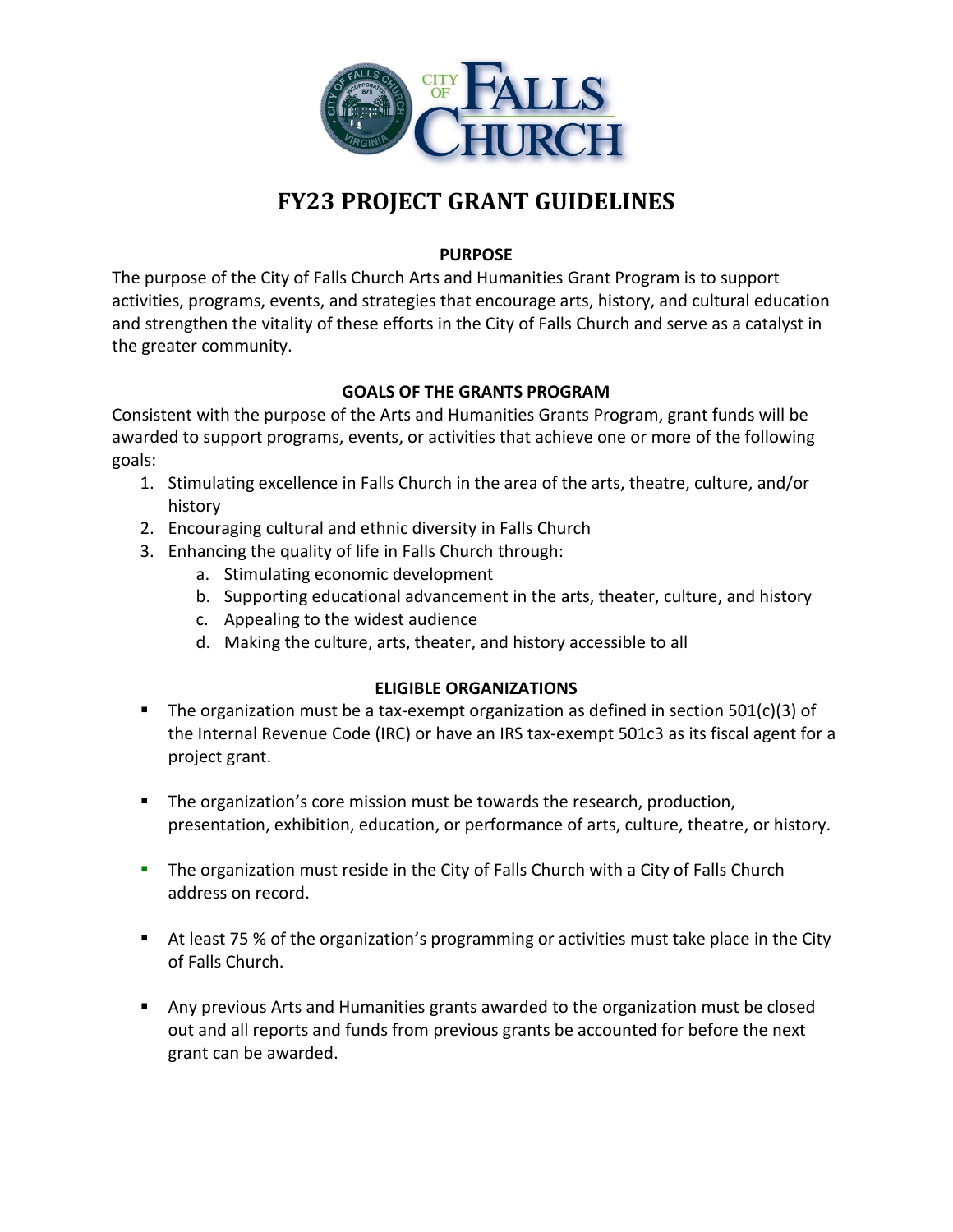# **ELIGIBLE ACTIVITIES**

- Meets the goals of the grants program
- Serves not only the organization but also the City of Falls Church community
- Grants are **not** awarded for political activities or lobbying.

# **\*ADDITIONAL REQUIREMENT FOR PUBLIC ART PROJECTS**\*

All public art projects must be reviewed by the Arts and Humanities Council prior to applying for an Arts and Humanities Project Grant. Email *cprice@fallschurchva.gov* to learn more about the public art review process.

# **\*ADDITIONAL REQUIREMENT FOR PROJECTS LOCATED ON CITY PROPERTY\***

Grant proposals that request the use of City property must submit written approval from the City with their application. Examples include a historic marker or mural designed for a public park.

# **GRANT AMOUNT**

Organizations may submit applications for projects up to \$5,000. The Grant Committee may choose to fully fund or partially fund project grants. (\$2,000 is set aside annually for heritage grants.)

**Heritage Grants** – provide funding for preserving the rich history of the City of Falls Church, encourage the collection and preservation of documents and photos, unique to the City, and preserve the collective memory of our City's neighborhoods. The grant is for the preservation of local history at a grassroots level. (Examples include a historic marker, historic trail map, collection and preservation of historical photographs)

# **CRITERIA FOR EVALUATING APPLICATIONS**

Grant proposals are evaluated according to the following criteria:

- **APPROPRIATENESS**  The project meets the goals of the grant program.
- **MERIT** Requested funds will be used to address an important, well-defined project need, with a well-developed and detailed plan of action.
- **FINANCIAL NEED**  Requested fund amount is necessary and cost-efficient to carry out the project.
- **ORGANIZATIONAL CAPACITY**  The organization has the needed leadership and manpower to complete the project within the defined project grant cycle.
- **SERVICE TO THE COMMUNITY**  The project must serve residents in the areas of the arts, history, theater, and cultural education.

# **DEADLINE**